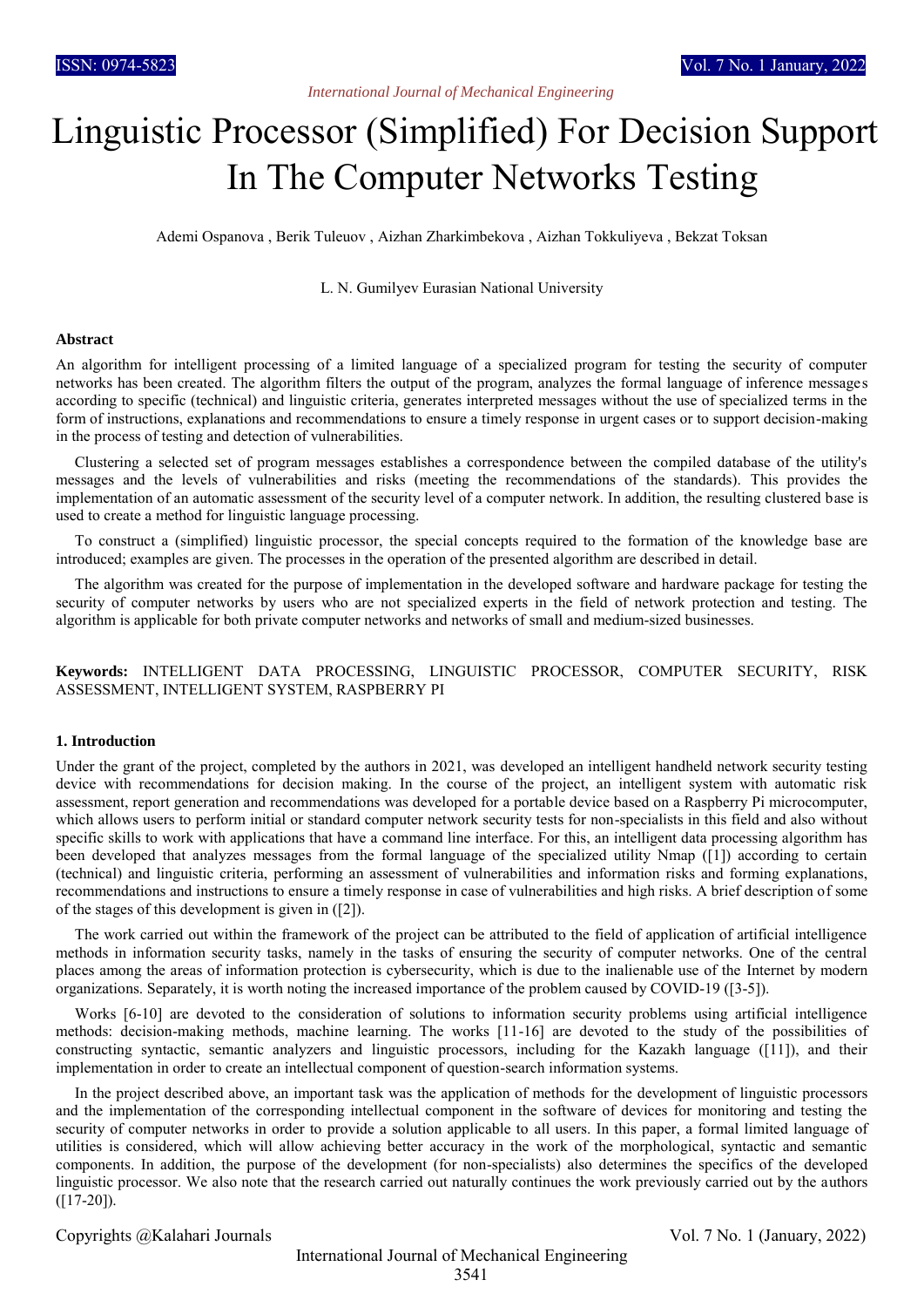#### **2. Intellectual decision support for testing computer networks**

## **2.1. Intelligent device concept**

The authors considered the possibilities of creating and effective functioning of a network security testing system for small organizations and business enterprises of the SOHO class, mainly in Kazakhstan. The available data ([21]) show the existence of such a common problem as the inability to have highly qualified specialists in the field of network security testing on the staff. Organizations, as a rule, turn to outsourcing companies, and the problem of limited budget does not allow the implementation of measures to ensure the protection and monitoring of networks with sufficient frequency and at the proper level.

The problem outlined above was a prerequisite for setting the task of creating an inexpensive software and hardware device with a convenient interface, which automatically carries out the initial standard check of the enterprise network; performs some actions to correct or configure network elements, configurations and interfaces; issues recommendations and instructions in an "interpreted" language that is understandable to a non-specialist user. Note that the ability to carry out a full check has been implemented, and not only based on the Nmap utility, but also additional software modules have been implemented that provide important information for analyzing the network state.

The development stages for this project are briefly described in [2], as well as in [22]. This work describes the stage of creating an algorithm for intelligent processing of the results issued by the utility. The algorithm analyzes the formal language of these messages according to specific (technical) and linguistic criteria, and also generates instructions and explanations to ensure a timely response in the absence of specialists in the field or to support decision-making during testing and detection of vulnerabilities.

The set of selected Nmap messages is clustered according to the vulnerability and risk severity label, based on which an automatic risk assessment is implemented, as well as a knowledge base for the linguistic processor, consisting of specially crafted sentences and facts. The algorithm forms an interpreted message by processing certain data from the knowledge base. The limited language of the utility led to the idea of creating special phrasal templates, with the help of which semantic interpretation and morphological analysis are easier to implement.

In addition to the linguistic processor that processes utility messages, software modules have been developed that provide information for in-depth analysis of the state of networks (can be used by specialized specialists), as well as additional functionality.

## **2.2. Clustering utility messages by hazard identifier**

Clustering of the selected set of Nmap messages has been performed. Based on the results obtained, messages are classified according to the criteria of the type of vulnerability, threats and the degree of possible damage. This, on the one hand, makes it possible to implement an automatic assessment of the security level of a computer network (denote it by KB − [22]), which is used in the general algorithm for intelligent data processing, implemented in the work of the above-mentioned device ([2]). On the other hand, the results are needed to create a method for linguistic processing of messages in the utility's formal language, and this is the focus of this work.

Let us briefly describe the message selection procedure and cluster features. Based on the set  $C = \{c_1, ..., c_k\}$  of k selected Nmap commands, taking into account the presence of a set of parameters  $P = \{p_1^i, ..., p_{n_i}^i\}_{i=1}^k$  for their call  $(n_i$  is the number of parameters under consideration of i-th command;  $i = 1, ..., k$ , we denote the selected set of messages by  $M =$  ${m_1, ..., m_{n_1}, m_{n_1+1}, ..., m_{n_k}}$  – table 1.

| Commands (set C) | <b>Command parameters (set P)</b> | Set of the utility M outputs |
|------------------|-----------------------------------|------------------------------|
|                  |                                   | m <sub>1</sub>               |
|                  |                                   | m <sub>2</sub>               |
|                  | $\cdots$                          | $\cdots$                     |
|                  | n <sub>1</sub>                    | $m_{n_1}$                    |
| $\cdots$         | $\cdots$                          | $\cdots$                     |
|                  | $n_{k-1}$ + 1                     | $m_{n_{k-1}+1}$              |
|                  | $\cdots$                          | $\cdots$                     |
|                  | $n_k$                             | $m_{n_k}$                    |

Table 1. Formation of clustering objects

Copyrights @Kalahari Journals Vol. 7 No. 1 (January, 2022)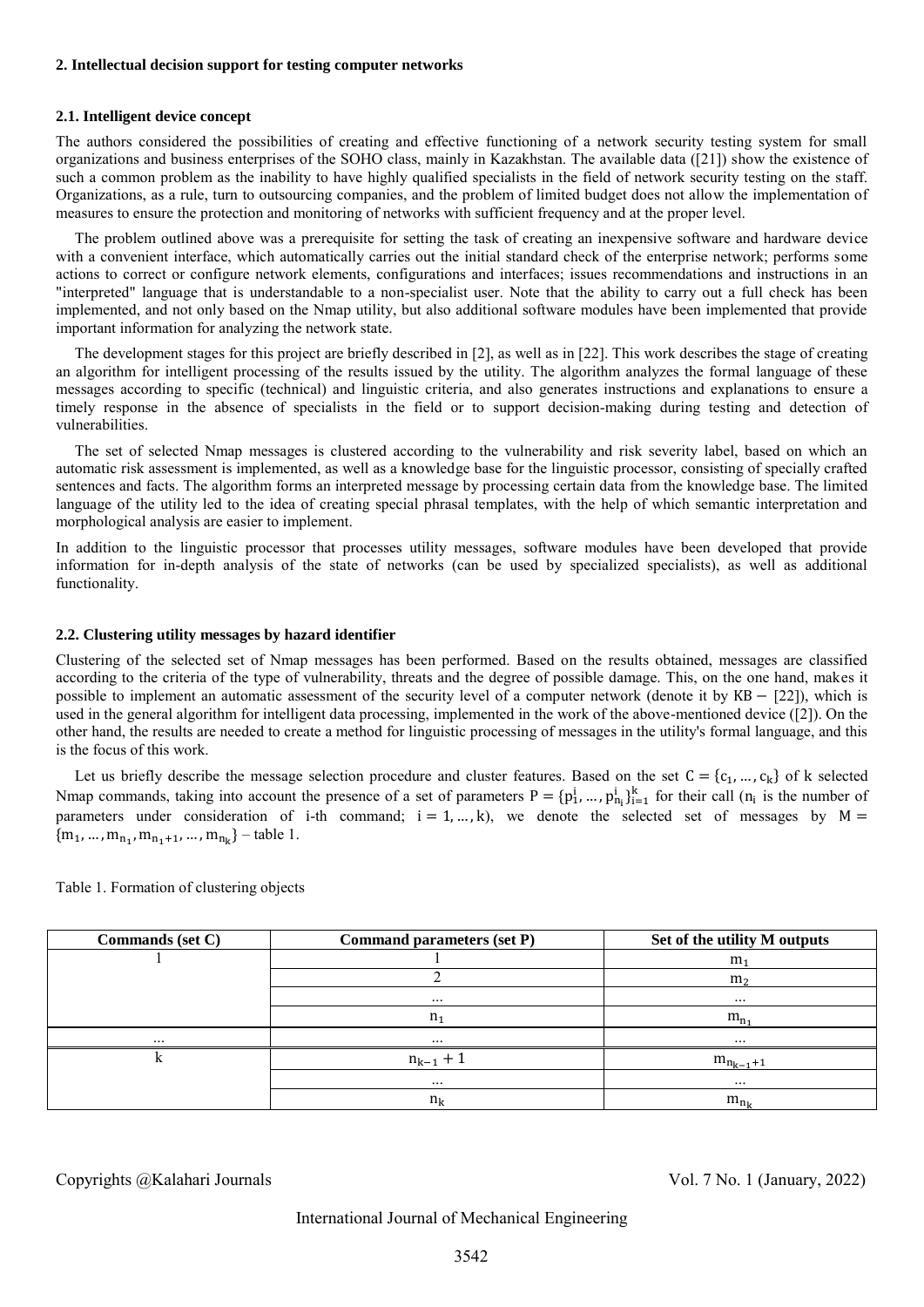The setM is clustered by the label of the number of severity levels. Four degrees of gradation were chosen, the corresponding clusters will be denoted by  $K_1, K_2, K_3, K_4$ . For signs of nearness are taken:

- the states of certain ports, distributed according to the degree of threat of damage;
- discovered software, distributed among the available vulnerabilities and exploits.
- The resulting clustered base KB is given in ([22]). If objects (messages) in clusters are denoted by

$$
K_{i} = \{m_{r_{q_i}}, ..., m_{r_{p_i}}\}, \quad i = 1, 2, 3, 4,
$$
 (1)

 $\text{Then}\sum_{i=1}^{4}(r_{p_i}-r_{q_i}+1)=n_k,\bigcup_{i=1}^{4}K_i=m_1,m_2,...,m_{n_k}$ , the sets  $K_i$  do not intersect. Thus, the sets shown in Table 2 represent the distribution of the setm<sub>1</sub>, m<sub>2</sub>, ..., m<sub>nk</sub> of utility messages into 4 disjoint clusters (full clustering was used).

Table 2. Clustered messages

| Cluster        | <b>Cluster objects</b>     | Cluster        | <b>Cluster objects</b>       |
|----------------|----------------------------|----------------|------------------------------|
| $\mathbf{n}_1$ | $m_{r_{q_1}},,m_{r_{p_1}}$ | $\mathbf{u}_3$ | $m_{r_{q_3}}, , m_{r_{p_3}}$ |
| $\mathsf{n}_2$ | $m_{r_{q_2}},,m_{r_{p_2}}$ | 184            | $m_{r_{q_4}},,m_{r_{p_4}}$   |

Note that clusterscharacteristics meet the ISO/IEC 27005: 2018 standard ([23]).

## **2.3. Clustering (Simplified) linguistic processor**

## **Special words and divisioninto classes**

Key words are selected from the utility messages – the base of signal words. A signal word will mean one or more words in the message issued by the utility, which in one way or another determine the situation on the checked network section, as well as, possibly, this section itself (network node). The numbering of the set of signal words formed from the messages (1) written out in Table 2 is shown in Table 3.

Table 3. Designation of signal word groups in accordance with messages M

| Messages (M set) | Groups set of signal words S | Signal words $\overline{s^1}$             |
|------------------|------------------------------|-------------------------------------------|
| m <sub>1</sub>   | $\overline{s^1}$             | $S_1^1, , S_j^1, , S_{t_1}^1$             |
| $\cdots$         | $\cdots$                     | $\cdots$                                  |
| $m_{n_1}$        | $\overline{s^{n_1}}$         | $S_1^{n_1},,S_j^{n_1},,S_{t_{n_1}}^{n_1}$ |
| $\cdots$         | $\cdots$                     | $\cdots$                                  |
| $m_{n_k}$        | $\overline{s^{n_k}}$         | $s_1^{n_k},,s_j^{n_k},,s_{t_{n_k}}^{n_k}$ |

HereS =  $\{\overline{s}\}^{n_k}_{i=1}$  is theset of signal words groups extracted from the corresponding messagesM. A group of signal words  $\overline{s}^1$  =  $(s_1^i, ..., s_j^i, ..., s_{t_i}^i), i = 1, ..., n_k$ , is extracted from the messagem<sub>i</sub>; there can be several words in a group:  $t_i \ge 1$ .

Table 3 also demonstrates that the groups of signal words are also divided into 4 classes according to their correspondence to the messages of the setM from which these words were extracted. The database with data on such a division is denoted byA.

Many signal words can be attributed to the same type. For example, the port number; reserved words "open", "filtered", "closed"; versions or numbers of updates of one type of software; numbers of network interfaces, etc. Let us denote by n the number of various types of signal words (or groups of signal words) $A_1, A_2, ..., A_n$ . The elements of the set $A_i = \{a_1, ..., a_l\}$ , respectively, are data of the same typei  $(i = 1, ..., n)$ ,  $n, l \in (1, 2, ...)$ . For example, the numbers of various ports appearing in the utility messagesM are data of the type $A_i = \alpha$ Networkport», elements of the set of this type can be $\{a_1, ..., a_l\}$ {22, 443, 21,23, 139, 445}.

# Copyrights @Kalahari Journals Vol. 7 No. 1 (January, 2022)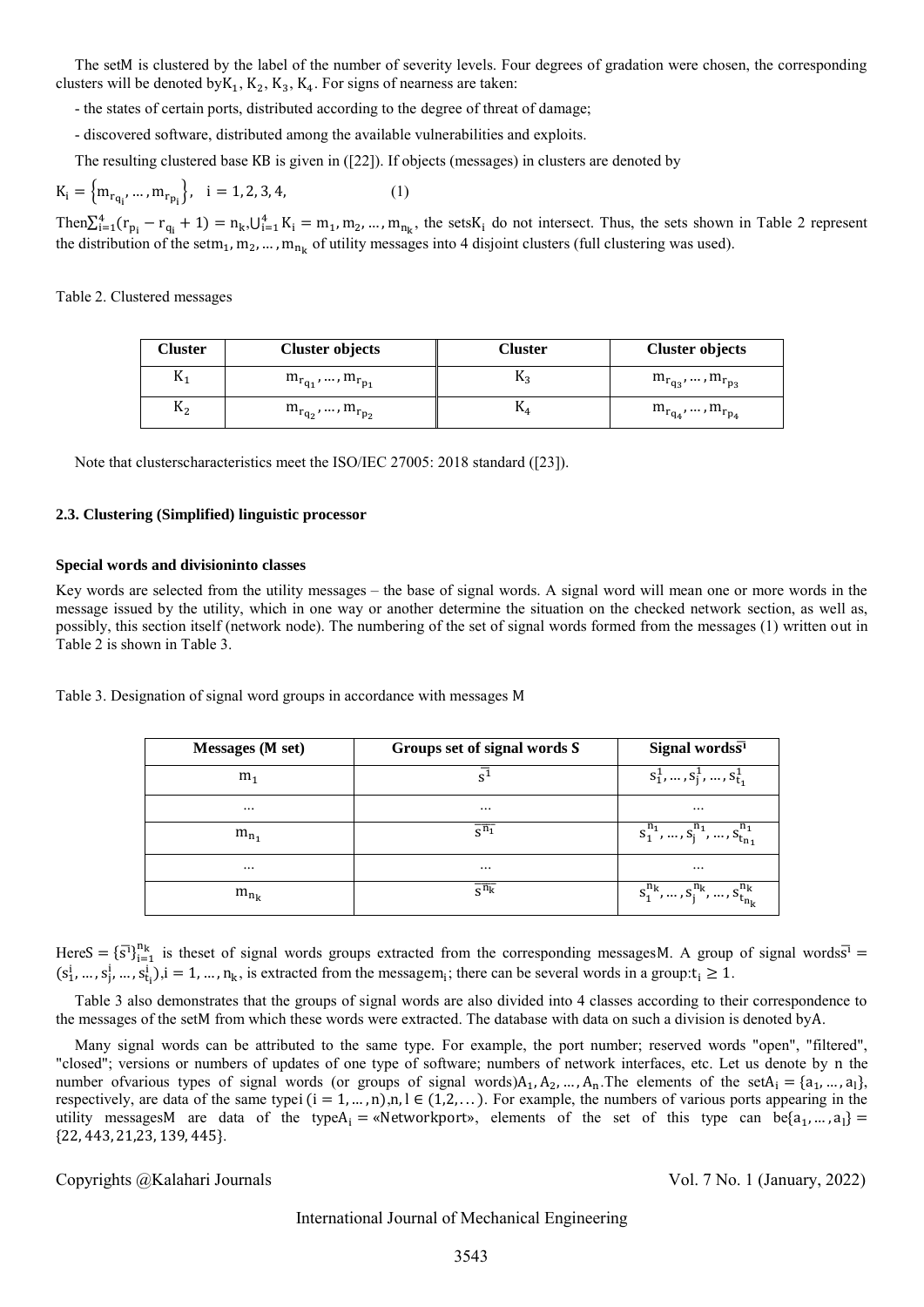Let us further introduce sets of word-parameters,  $B_1, B_2, ..., B_s$   $\in (1, 2, ...)$ , which are parameters of a soft call or some available data that can be used for a deeper analysis of the state of the tested network. For example, it can be information with data from previous network checks, data from configuration files, saved settings of a firewall, network equipment. These parameters and data can be used in the formation of intelligent messages at the output of the linguistic processor. When defining wordsparameters in the work, they were also correlated to one of 4 levels of danger (in cases where it is permissible) - the basis of complianceB.

Table 4 shows examples of signal word types $A_i$  and parameter word types $B_j$ ,  $i \in (1, ..., n)$ ,  $j \in (1, ..., s)$ .

| No. | Type $A_1$ | Type $A_2$ | Type $A_3$ | Type $B_1$                       | <b>Type <math>B_2</math></b> | Type $B_3$    | Type $B_4$ |
|-----|------------|------------|------------|----------------------------------|------------------------------|---------------|------------|
|     |            | 22         | Open       | Inspection date                  | Fixed network<br>state       | Yes           |            |
|     |            | 443        | Closed     | Dates of previous<br>inspections | Saved network<br>data        | No            |            |
|     |            | 23         | Filtered   | $\cdots$                         | $\cdots$                     | Conditionally |            |
| Δ   | $\cdots$   | 139        | $\cdots$   |                                  |                              |               |            |

Here,  $A_1$  is the number of the network interface on the host;  $A_2$  –port number;  $A_3$  –the state of the tested network port;  $B_1$  –test dates; B<sub>2</sub> −saved parameters of the current and past checks (there may also be parameters and configuration data that must be set for this network);  $B_3$  –data on "allowed / denied IP";  $B_4$  –the hazard level established by clustering and subsequent classification.

Further, on the basis of messages in the cluster sets $K_1, K_2, K_3, K_4$ , as well as taking into account the correspondingly selected groups of signal words, phrasal templatesPhT are created. Phrasal templates are groups of 2-4 sentences with indicator words designed to automatically insert other necessary words instead of them. The structure of the indicator word is a combination of a letter and a number that determine the corresponding group of signal words and its type or parameter. A letter is defined by the set  ${A_i}_{i=1}^n$  of different types of signal word groups (ntypes in total) or the set  ${B_j}_{j=1}^s$  of different types of parameter word groups (stypes in total). The number is determined by the corresponding element in the set $A_i = \{a_1, ..., a_l\}$ ,  $l \in (1, 2, ...)$  or in the set $B_j =$  ${b_1, ..., b_v}$ ,  $v \in (1, 2, ...)$ . Thus, instead of indicator words, groups frompre-compiled bases of signal words  ${A_i}_{i=1}^n$  and parameter words  ${B_j}_{j=1}^s$  are used. Table 5 below shows examples of phrase patterns and indicator words, the meanings of which can be deciphered using Table 4.

Table 5. Examples of phrasal patterns and construction of indicator words

| No.       | <b>Phrase templates</b>                                                                                   |
|-----------|-----------------------------------------------------------------------------------------------------------|
|           | On the network interface $A_1$ 1, the port $A_2$ 3 is on the state: $A_3$ 1                               |
| $\bigcap$ | In the last report $B_1 2$ , the port $A_2 4$ was $A_3 3$                                                 |
| 3         | In the list of allowed Internet addresses: $B_3$ 1                                                        |
| 4         | Danger level: $B_4$ 1!                                                                                    |
|           | It is recommended to close the port $A_2$ 3                                                               |
| 6         | Compare the parameters with the last check. The data $B_1$ , $B_1$ , $B_2$ and $B_2$ , $B_2$ are compared |

Depending on the values of the corresponding word-signals and word-parameters, which are divided into classes according to the basesA andB, phrasal templates of four groups are formed:  $PhT_1$ ,  $PhT_2$ ,  $PhT_3$ ,  $PhT_4$ .

In addition, 4 small groups of phrasesPh<sub>1</sub>, Ph<sub>2</sub>, Ph<sub>3</sub>, Ph<sub>4</sub> without indicator words have been developed, designed to form and supplement messages at the output of the linguistic processor with typical messages; the index corresponds to the level of danger. Examples of such phrases are shown in Table 6.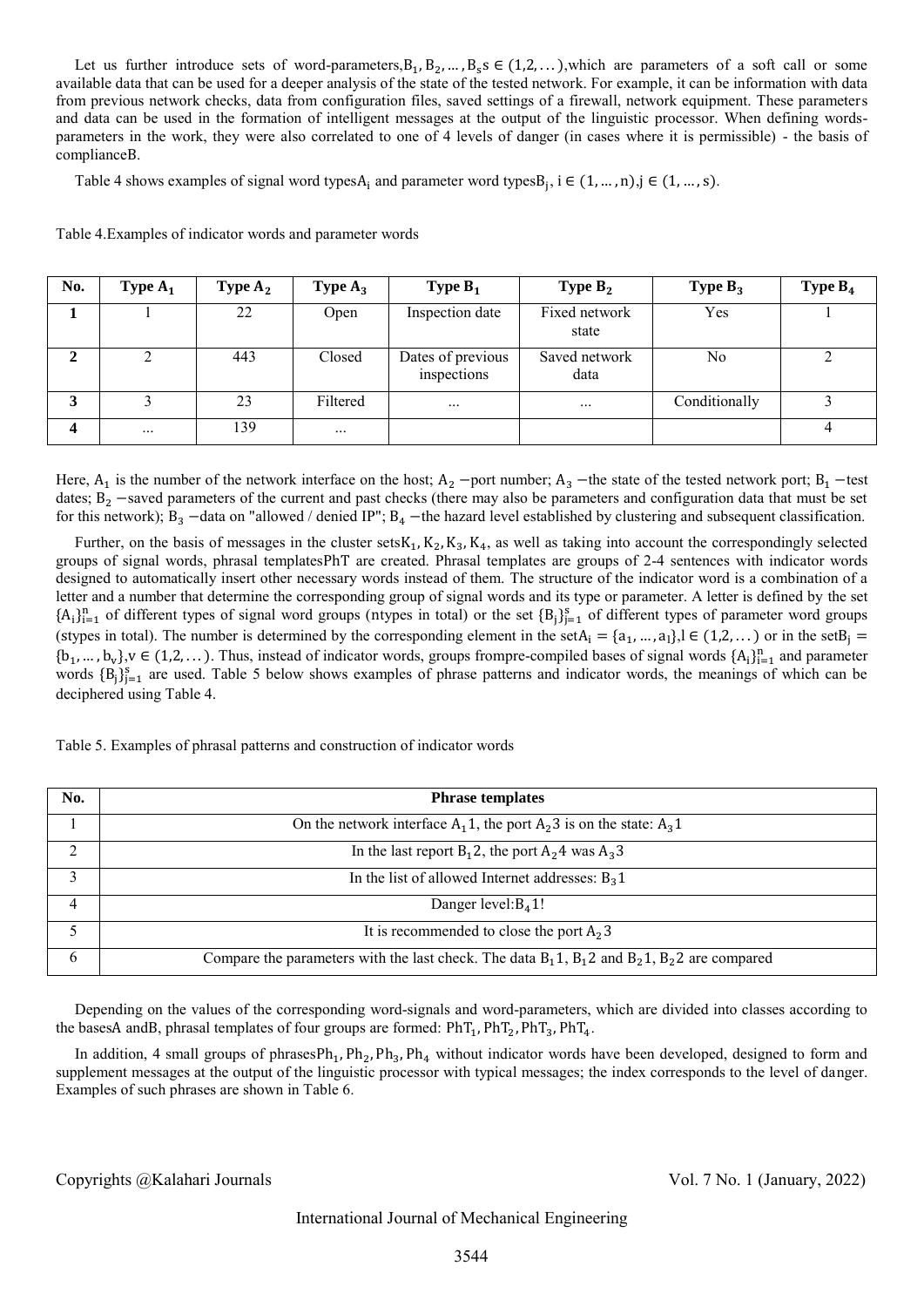| <b>Hazard level</b> $/Ph_i$ | <b>Examples of phrases</b>                                                                   |
|-----------------------------|----------------------------------------------------------------------------------------------|
|                             | Network connection is dangerous                                                              |
| $\mathcal{L}$               | Show the result of monitoring to a specialist                                                |
| 3                           | It is recommended to close the port                                                          |
| 3                           | It is recommended to send a report to a specialist                                           |
|                             | It is recommended to immediately show the monitoring results to a specialist.                |
| 2                           | It is recommended to disconnect from the local and global network and<br>contact specialists |
|                             | An attacker can remotely control a computer and make changes to the file<br>system           |
| 4                           | The routine check was successful. No deviations found                                        |

These phrase groups and phrase patterns are included in the linguistic processor knowledge baseKB.

# **About morphological analysis**

The next implemented step is morphological processing of generated messages; let us denote this stage asMA. The task was carried out first for the Kazakh language. The bases of words-indicators and words-parameters were coordinated (table 4) in accordance with the semantic and morphological analysis of phrase patterns (table 5) of phrases of groups $Ph_1, Ph_2, Ph_3, Ph_4$  (table 6). The following three factors allow us to say that this step is not laborious, and explain the name of the described linguistic processor "simplified". First, operating with a limited set of processed sentences; secondly, the fact that signal words are determined from the messages of a limited natural language - the formal language of the utility; thirdly, the introduced phrase patterns with indicator words and word-signals – all this allowed to change the usual approach to the construction of an intelligent linguistic processing mechanism.

# **Description of the operation of the intelligent component of the device**

Within the framework of the described project, 7 groups of scripts $\{SG_1, ..., SG_7\}$  were prepared for a complete network check by various parameters, as well as a groupSG<sub>8</sub> for a regular / quick check. To start the linguistic processor, a prepared group of scriptsSG<sub>i</sub> (i ∈ (1, ...,8)) is launched. The subsetM<sup>\*</sup> ⊆ M, M<sup>\*</sup> = {m<sub>1</sub><sup>\*</sup>, ..., m<sub>n<sup>\*</sup><sub>1</sub></sub><sup>\*</sup>, m<sub>n<sup>\*</sup><sub>1</sub><sup>+</sup>+1</sub>, ..., m<sub>n<sup>\*</sup><sub>n</sub><sup>\*</sup><sub>k</sub><sup>\*</sup>} obtained as a result of the work is</sub> sent for linguistic processing. Based on the clustering performed earlier, the classification of the detected situations on the checked network section is performed. By means of the selected signal wordsS on the basis of the databaseA data, a correspondence is established between a certain messagem<sub>i</sub><sup>\*</sup>  $\in M^*$ ,  $i = 1, ..., n_{k^*}^*$ ,  $n_{k^*}^* \le n_k$  and a quantitative expression (from 1 to 4) of the degree of vulnerability in the vulnerability and risk assessment systemKB ([22]). In addition, on the basis of the running additional program modules, data is collected, on the basis of which the word-parameters are determined, examples of which are given in Table 4. Further, the word-signals and word-parameters are inserted into phrase templatesPhT, combined with the corresponding  $phrasesPh_1, Ph_2, Ph_3, Ph_4$ . The next step is the stage of morphological analysisMA and approval of proposals. The process described here is shown schematically in Figure 1.

In order to create a rapid prototype based on signal words, a base of explanatory words or phrases has been developed using generally accepted vocabulary without the use of highly specialized terms. This database of "interpreted" messages was developed in natural languages – Kazakh and Russian. Interpreted messages are natural language messages that explain the essence of specific utility messages in a general language style without the use of specialized terms. The base in the Kazakh is described in [22].

Within the framework of the project, not only a mechanism for generating messages (recommendations and instructions) was developed for the user of a hardware-software device-non-specialist in the field of computer networks, but also the generation and sending of reports on the testing performed, testing on a schedule, and other functionality were implemented.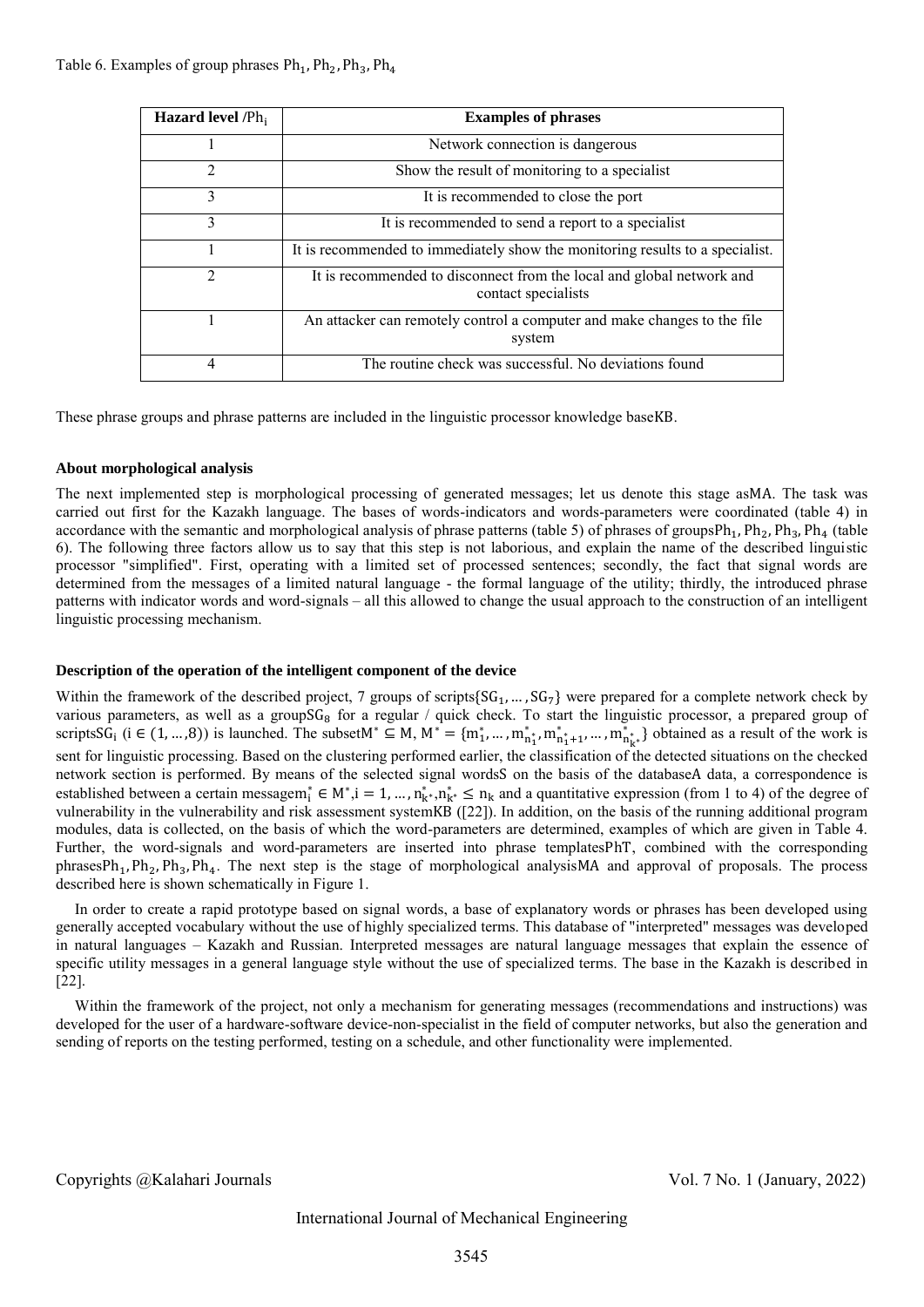Figure 1. Functional diagram of the intelligent component of the application

As part of the algorithmSW presented in Figure 2 for the operation of the entire application, the intelligent message processing algorithmIPL (described in Figure 1) is depicted as one of the alternative processes AP<sub>1</sub> and AP<sub>2</sub>.



Figure 2. Block diagram ofNmap smart message processing algorithm IPLand SW algorithm of the application without taking into account additional functionality

We use next abbreviations in Figure 2: SStRF - formation of the standard scanning mode; SFRF - formation of a full scan mode; SR - scan mode; Cl - classification; NLRF - Natural Language Recommendations Generation; RF - reports generation; MD&A - Decision Making and Action.

Note that there is an MD&A process in this process $AP_1$ , which is responsible for making decisions by the non-specialist user, as well as performing certain actions automatically. For example, these can be actions to change the settings and configurations of

Copyrights @Kalahari Journals Vol. 7 No. 1 (January, 2022)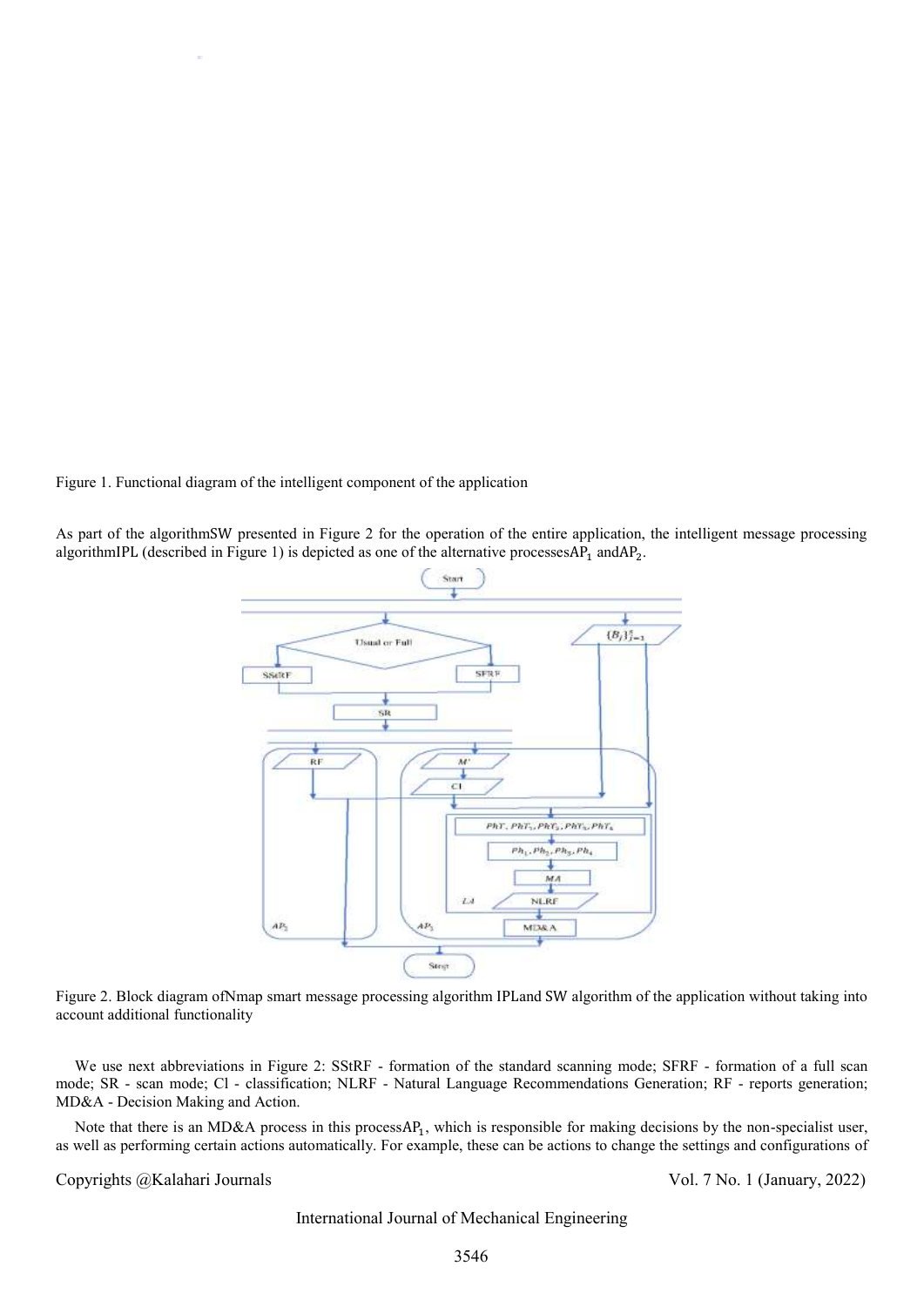the network in case of detection of obvious vulnerabilities or malicious scripts. Figure 2 also shows the process of working directly with the linguistic analyzerLA of the scanning results, it consists of applying word signals and word parameters to phrasal templates and prepared phrases and the subsequent agreement of sentences in the processMA.

The second alternative processAP<sub>2</sub> is generating reports based on the results of running Nmap scripts (without processing messages) and the results of the work of additional program modules. This process works independently of the first, and its results are intended for specialists in the field of computer network security testing. The application implements the ability to send reports on the results of the processAP<sub>2</sub>.





The stages of language processing from receiptM<sup>∗</sup> to decision and action MD&A's in IPL are presented in Figure 3.

Here  $KS_1, KS_2, KS_3, KS_4$ -are, respectively, classes of groups of signal words that form the baseA. The sets $(MD&A)_i, i = 1,2,3,4,$ are formed from phrasal templates and prepared groups of phrases, and the corresponding process is the generation of recommendations and explanations, as well as the automatic execution of some of the actions described above.

## **Knowledge base and withdrawal rules**

The linguistic processor knowledge baseKB includes groups of phrases $Ph_i$ ,  $i = 1,2,3,4$ , and phrasal templates $PhT = {PhT_i}_{i=1}^4$ . Inference rulesIR in the constructed linguistic processor can be represented using first-order predicate logic. Some examples of resolution rules are given below.

Let's denote bym ∈ M some selected Nmap message from the previously prepared database. By lev denote a cluster label – a hazard level that takes values 1,2,3,4. By r(lev)denote the recommendations generated by the algorithmIPL. The correspondence betweenm andr(lev) imagine as a predicate relation(m, r(lev)). Then the ruleIR<sub>1</sub> for representing a messagem in the formal language of the utility in an adapted form can be written as follows:

$$
P(m, r(lev)) : -(m \leftrightarrow lev) \land \bar{s}(m) \Rightarrow KB (lev, \bar{s}),
$$
  

$$
P(m, r(lev)) : -(m \leftrightarrow K_i) \land (\bar{s}(m)), KS_i, PhT(KS_i) \Rightarrow (PhT_i \land Ph_i).
$$

Relationships for knowledge base components:

Copyrights @Kalahari Journals Vol. 7 No. 1 (January, 2022)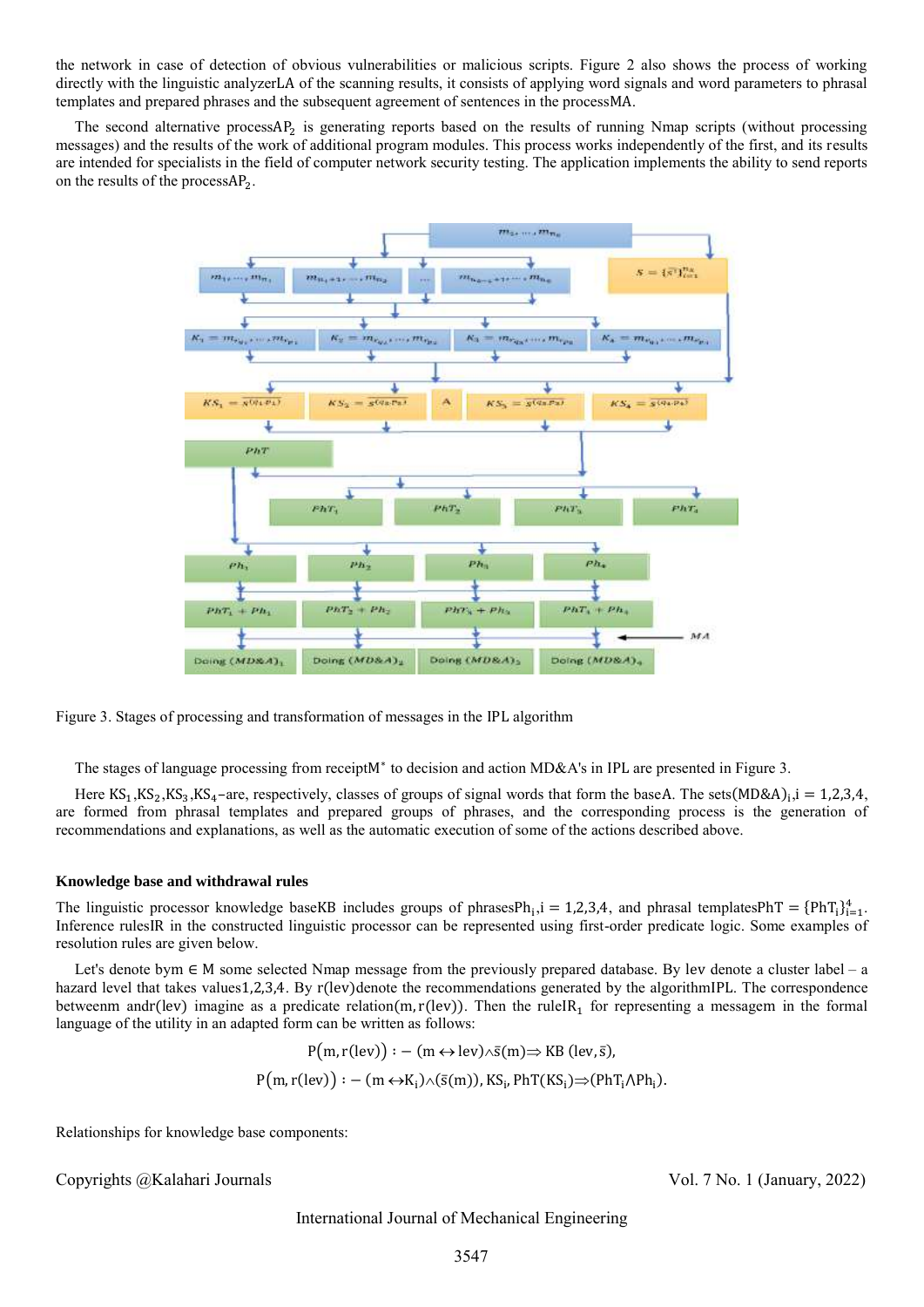$$
KB \text{ (lev, } \overline{s}) : - \text{PhT}(\text{lev, } \overline{s}) \wedge \bigcup_{i=1}^{4} \text{Ph}_{i} \text{ (lev, } \overline{s})
$$
\n
$$
KB = \{\text{PhT}, \text{Ph}_{1}, \text{Ph}_{2}, \text{Ph}_{3}, \text{Ph}_{4}; \text{IR}\} = \{\text{PhT}_{1}, \text{PhT}_{2}, \text{PhT}_{3}, \text{PhT}_{4}, \text{Ph}_{1}, \text{Ph}_{2}, \text{Ph}_{3}, \text{Ph}_{4}; \text{IR}\}.
$$

#### **3. Conclusion**

A software package has been created that implements the developed algorithm with automatic decision support for users who are not specialists in the field of information security. In addition, the ability to monitor on a schedule, receive important notifications, and automatically generate and send reports are implemented ([22]).

The authors research([17-20], [2]) represents developed examples of the effective use of Raspberry Pi for various purposes: teaching certain disciplines, organizing a specialist's workplace, including testing the security of computer networks, as well as creating fault-tolerant secure systems for exchanging information and conducting knowledge slices. In this work, an urgent task is completed, the idea of which naturally grew on the basis of the described studies. Smart mobile hardware and software devices that are easy to use by lay users in the field of computer network security will advance the overall challenge of increasing digital literacy and awareness of the severity and magnitude of cyber threats. The potential for the commercialization of the results obtained can also be noted.

#### **4. Acknowledgements**

This research is funded by the Science Committee of the Ministry of Education and Science of the Republic of Kazakhstan (Grant No. AP09561712).

#### **11. References**

[1] Nmap Free Security Scanner. – URL: https://nmap.org/ (date of treatment 10/11/2021).

[2] A. B. Ospanova, B. I. Tuleuov, A. K. Tokkuliyeva, L. T. Kussepova, A. T. Zharkimbekova. Intelligent Mobile Hardwaresoftware Device for Automated Testing and Monitoring of Computer Networks Based on Raspberry Pi. Proc. 15th Int. Conf. APEIE, (**2021**) Nov. 19-20; Novosibirsk, Russia.

[3] Information security forecasts for 2021. - URL:https://tinyurl.com/2pcbcp6n.

[4] Cyberattacks. – 2021. – URL[:tadviser.ru/index.php/Article: Cyberattacks.](http://www.tadviser.ru/index.php/Статья:Кибератаки)

[5] Key Cybersecurity Trends for 2021. - URL[:https://www.osp.ru/articles/2020/0802/13055968.](https://www.osp.ru/articles/2020/0802/13055968)

[6] J. N.Al-Karaki, A. Gawanmeh, I. T. Almalkawi, O. Alfandi. Probabilistic analysis of security attacks in cloud environment using hidden Markov models. Trans Emerging Tel Tech. 2020;e3915 (**2020**).

[7] H.Mezni, M.Sellami, J.Kouki. Security-aware SaaS placement using swarm intelligence. J Softw Evol Proc. 2018[;1932](https://doi.org/10.1002/smr.1932) (**2018**).

[8] R. Roshan, O. P. Rishi. Application of Intelligent Data Analysis in Intelligent Transportation System Using IoT. In Intelligent Data Analysis (**2020**).

[9] M. Sundaresan, D. Boopathy. Use of Machine Learning in Design of Security Protocols. In Design and Analysis of Security Protocol for Communication (**2020**).

[10] S. Khan, K. Kifayat, B. A. Kashif, A. Gurtov, M. Hassan. Intelligent intrusion detection system in smart grid using computational intelligence and machine learning. Trans Emerging Tel Tech (**2020**).

[11] V. B.Barakhnin, L. Kh.Lukpanova, A. A. Soloviev. An algorithm for constructing word forms using inflectional classes for systems of morphological analysis of the Kazakh language. Vestn. NSU. (**2014**), Vol. 12, No 2, pp. 25–32.

[12] K. J. Lyytinen. Implications of Theories of Language for Information Systems. MIS Quarterly 9 (**2020**),No. 1.

[13] N. L. Gurin, Ya. A. Zhuk. Morphological analysis of the text for generating the knowledge base of the dialogue information system. Proceedings of BSTU, (**2016**), No. 6, pp. 156–159.

[14] M. Z. Kurdi. Natural Language Processing and Computational Linguistics 1: Speech, Morphology and Syntax (**2016**).

[15] M. Z. Kurdi. Natural Language Processing and Computational Linguistics 2: Semantics, Discourse and Applications (**2017**).

[16] S. Xian, N. Jing, W. Xue, J. Chai. A New Intuitionistic Fuzzy Linguistic Hybrid Aggregation Operator and Its Application for Linguistic Group Decision Making. Int. J. Intell. Syst. (**2017**).